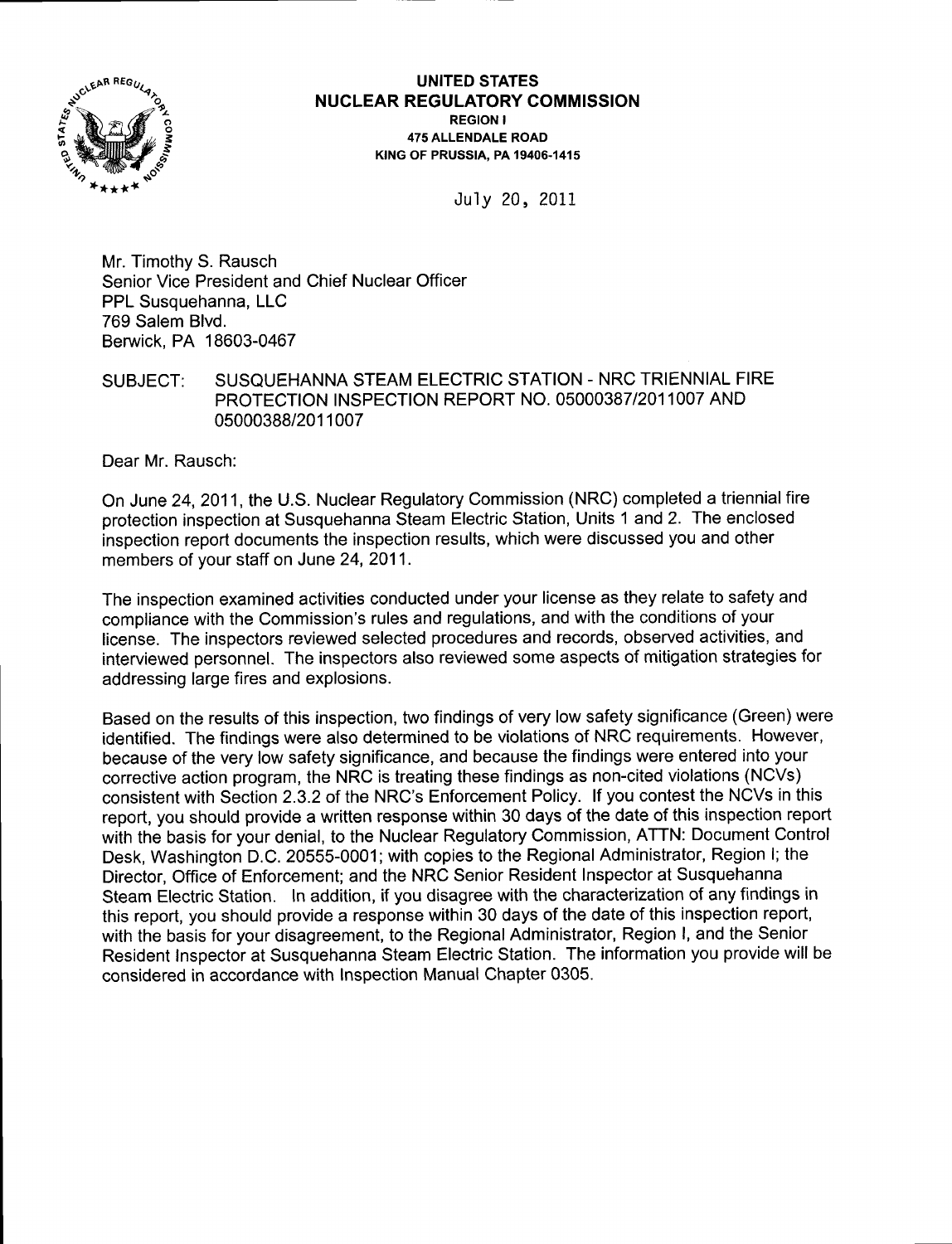T. Rausch <sup>2</sup>

ln accordance with Title 10 of the Code of Federal Regulations Part 2390 of the NRC's "Rules of Practice," a copy of this letter, its enclosure, and your response (if any) will be available electronically for public inspection in the NRC Public Document Room or from the Publicly Available Records (PARs) component of the NRC's document system, Agencywide Documents Access and Management System (ADAMS). ADAMS is accessible from the NRC Web Site at http://www.nfc.qov/reading-rm/adams.html (The Public Electronic Reading Room).

Sincerely,<br> $\omega$   $\overline{r}$   $\overline{r}$ () O

John F. Rogge, Chief Engineering Branch 3 Division of Reactor Safety

Docket Nos. 50-387; 50-388 License Nos. NPF-14, NPF-22

Enclosure:

Inspection Report No 05000387 12011 007 and 05000388/2011007 w/Attachment: Supplemental lnformation

cc w/encl: Distribution via ListServ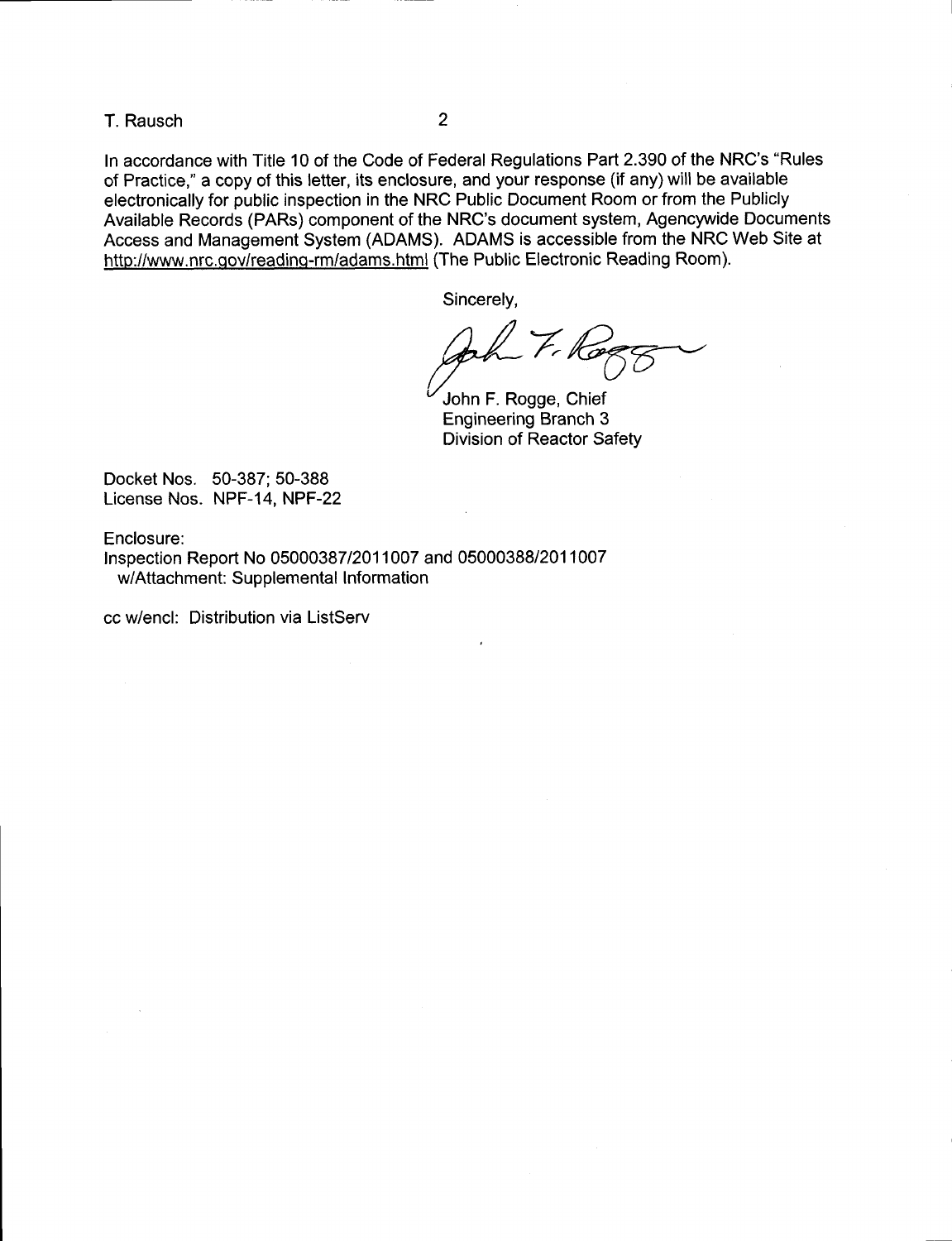T. Rausch <sup>2</sup>

ln accordance with Title 10 of the Code of Federal Regulations Part 2.390 of the NRC's "Rules of Practice," a copy of this letter, its enclosure, and your response (if any) will be available electronically for public inspection in the NRC Public Document Room or from the Publicly Available Records (PARs) component of the NRC's document system, Agencywide Documents Access and Management System (ADAMS). ADAMS is accessible from the NRC Web Site at http://www.nrc.qov/readinq-rm/adams.html (The Public Electronic Reading Room).

Sincerely,

/RN

John F. Rogge, Chief Engineering Branch 3 Division of Reactor Safety

Docket Nos. 50-387; 50-388 License Nos. NPF-14, NPF-22

Enclosure:

lnspection Report No 05000387 12011 007 and 05000388/2011007 w/Attachment: Supplemental Information

cc w/encl: Distribution via ListServ

Distribution: See next page

| (Reviewer's Initials) ADAMS ACC #ML112010427<br>SUNSI Review Complete: ____JFR_____<br>DOCUMENT NAME: G:\DRS\Engineering Branch 3\Young\SUSQ FP 2011007.docx<br>After declaring this document "An Official Agency Record" it will be released to the Public.<br>To receive a copy of this document, indicate in the box: "C" = Copy without attachment/enclosure "E" = Copy with attachment/enclosure "N" = No copy |                |               |  |               |  |               |  |  |  |  |
|---------------------------------------------------------------------------------------------------------------------------------------------------------------------------------------------------------------------------------------------------------------------------------------------------------------------------------------------------------------------------------------------------------------------|----------------|---------------|--|---------------|--|---------------|--|--|--|--|
| <b>OFFICE</b>                                                                                                                                                                                                                                                                                                                                                                                                       | <b>RI/DRS</b>  | <b>RI/DRS</b> |  | <b>RI/DRP</b> |  | <b>RI/DRS</b> |  |  |  |  |
| <b>NAME</b>                                                                                                                                                                                                                                                                                                                                                                                                         | KYoung/JER for | WSchmidt/WLS  |  | PKrohn/PGK    |  | JRogge/JFR    |  |  |  |  |
| DATE                                                                                                                                                                                                                                                                                                                                                                                                                | 7/18/11        | 7/14/11       |  | 7/18/11       |  | 7/20/11       |  |  |  |  |
| <b>OFFICE</b>                                                                                                                                                                                                                                                                                                                                                                                                       |                |               |  |               |  |               |  |  |  |  |
| <b>NAME</b>                                                                                                                                                                                                                                                                                                                                                                                                         |                |               |  |               |  |               |  |  |  |  |
| DATE                                                                                                                                                                                                                                                                                                                                                                                                                |                |               |  |               |  |               |  |  |  |  |

OFFICIAL RECORD COPY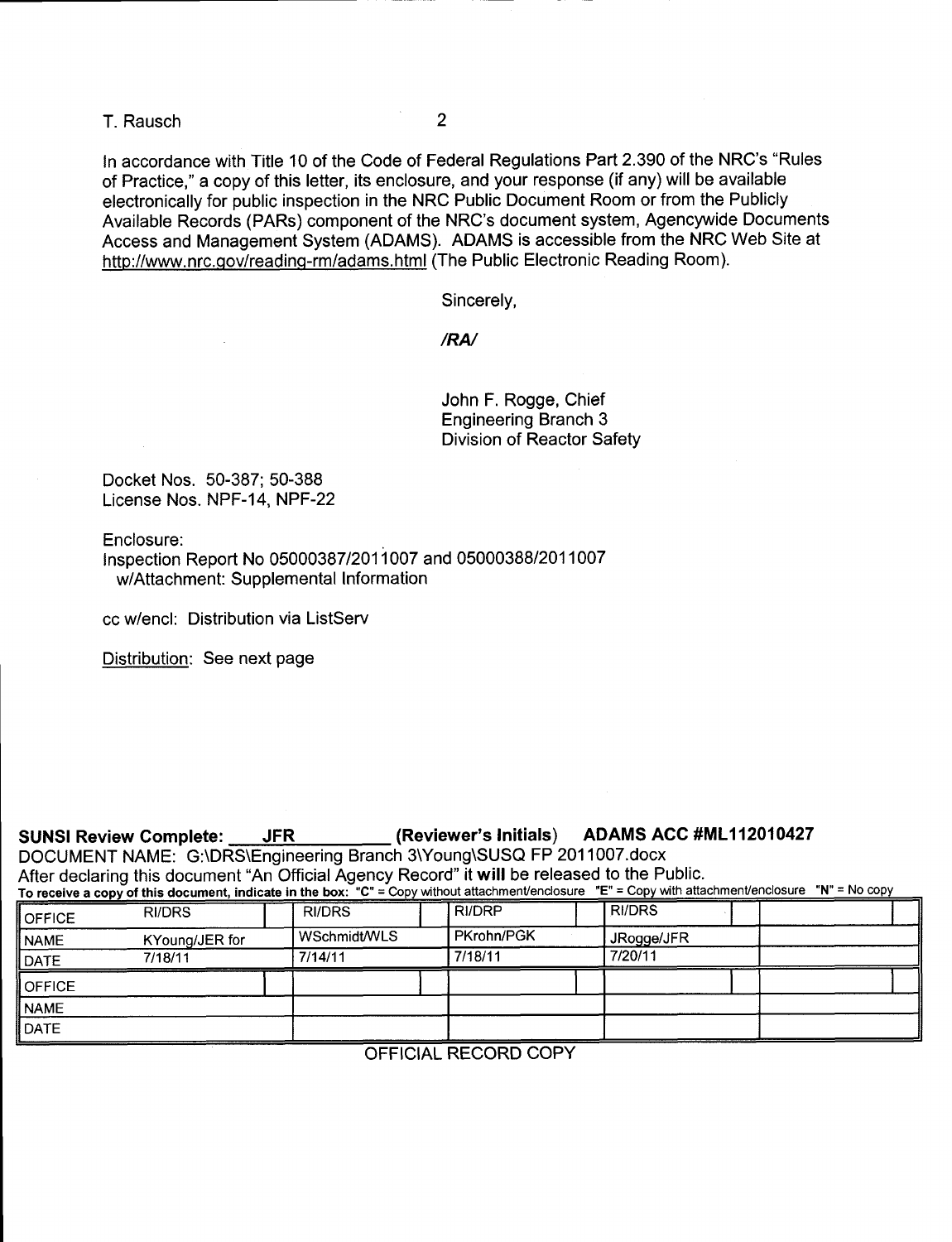T. Rausch

Distribution w/encl: (via E-mail)<br>W. Dean, RA (R1ORAMAIL F W. Dean, RA (R1ORAMAIL Resource)<br>D. Lew, DRA (R1ORAMAIL Resource) (R1ORAMAIL Resource) D. Roberts, DRP (R1DRPMAIL Resource) J. Clifford, DRP (R1DRPMAIL Resource)<br>C. Miller, DRS (R1DRSMail Resource) **C. (R1DRSMail Resource)** P. Wilson, DRS (R1DRSMail Resource) P. Krohn, DRP A. Rosebrook, DRP E. Torres, DRP S. lbarrola, DRP P. Finney, DRP, SRI J. Greives, DRP, Rl S. Farrell, DRP, OA S. Bush-Goddard, Rl OEDO D. Bearde, DRS RidsNrrPMSusquehanna Resource RidsNrrDorlLpl1-1 Resource

ROPreports Resource J. Rogge, DRS

K. Young, DRS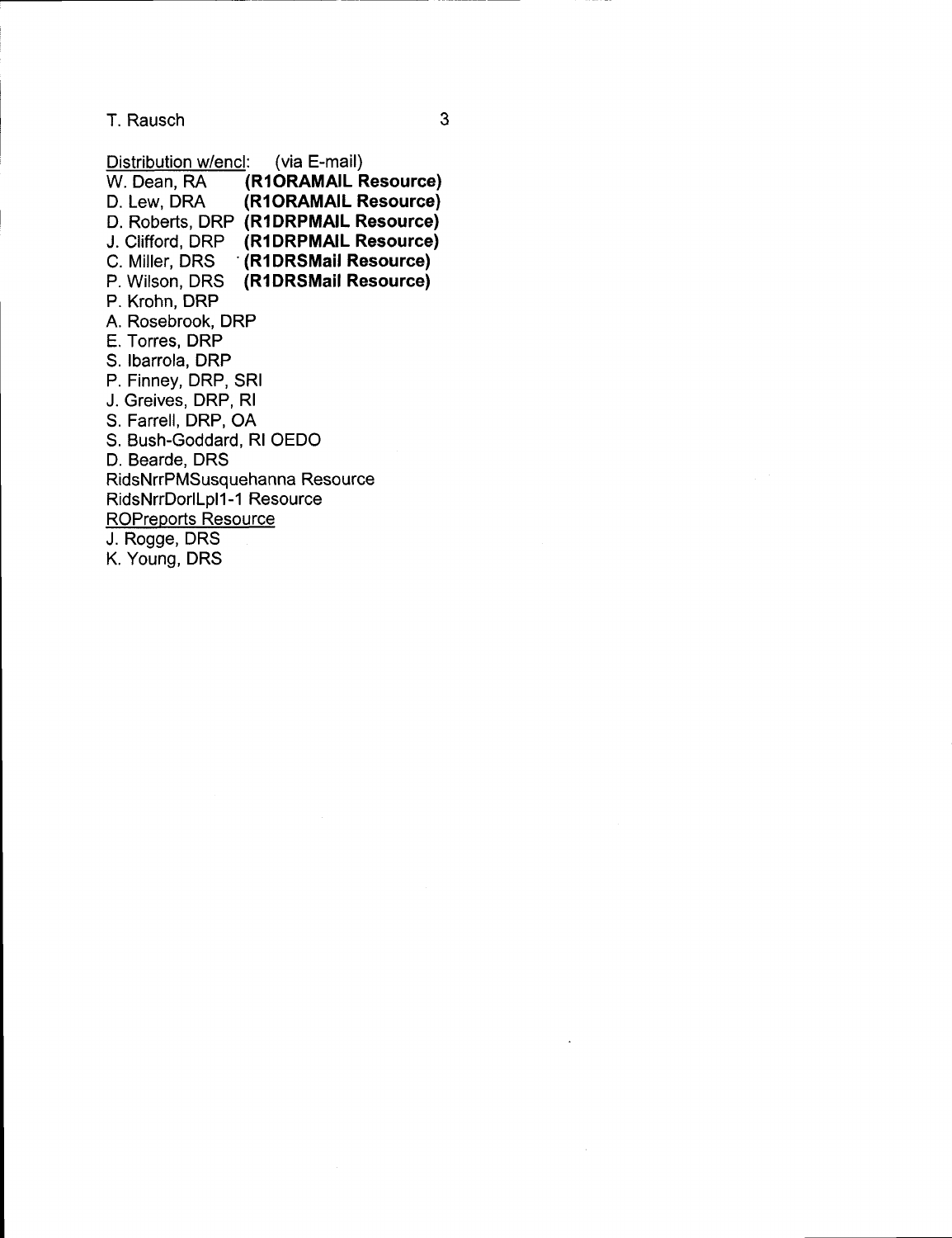# U.S. NUCLEAR REGULATORY COMMISSION

 $\label{eq:2} \frac{1}{\sqrt{2}}\sum_{i=1}^n\frac{1}{\sqrt{2}}\sum_{i=1}^n\frac{1}{\sqrt{2}}\sum_{i=1}^n\frac{1}{\sqrt{2}}\sum_{i=1}^n\frac{1}{\sqrt{2}}\sum_{i=1}^n\frac{1}{\sqrt{2}}\sum_{i=1}^n\frac{1}{\sqrt{2}}\sum_{i=1}^n\frac{1}{\sqrt{2}}\sum_{i=1}^n\frac{1}{\sqrt{2}}\sum_{i=1}^n\frac{1}{\sqrt{2}}\sum_{i=1}^n\frac{1}{\sqrt{2}}\sum_{i=1}^n\frac{1$ 

## REGION <sup>I</sup>

| Docket Nos.:  | 50-387, 50-388                                                                                                                                                                             |  |  |  |  |
|---------------|--------------------------------------------------------------------------------------------------------------------------------------------------------------------------------------------|--|--|--|--|
| License Nos.: | <b>NPF-14, NPF-22</b>                                                                                                                                                                      |  |  |  |  |
| Report No.:   | 05000387/2011007 and 05000388/2011007                                                                                                                                                      |  |  |  |  |
| Licensee:     | PPL Susquehanna, LLC                                                                                                                                                                       |  |  |  |  |
| Facility:     | Susquehanna Steam Electric Station, Units 1 and 2                                                                                                                                          |  |  |  |  |
| Location:     | Berwick, PA 18603-0467                                                                                                                                                                     |  |  |  |  |
| Dates:        | June 6, 2011 - June 24, 2011                                                                                                                                                               |  |  |  |  |
| Inspectors:   | K. Young, Senior Reactor Inspector, DRS (Team Leader)<br>W. Schmidt, Senior Reactor Analyst, DRS<br>J. Richmond, Senior Reactor Inspector, DRS<br>L. Scholl, Senior Reactor Inspector, DRS |  |  |  |  |
| Approved by:  | John F. Rogge, Chief<br><b>Engineering Branch 3</b><br>Division of Reactor Safety                                                                                                          |  |  |  |  |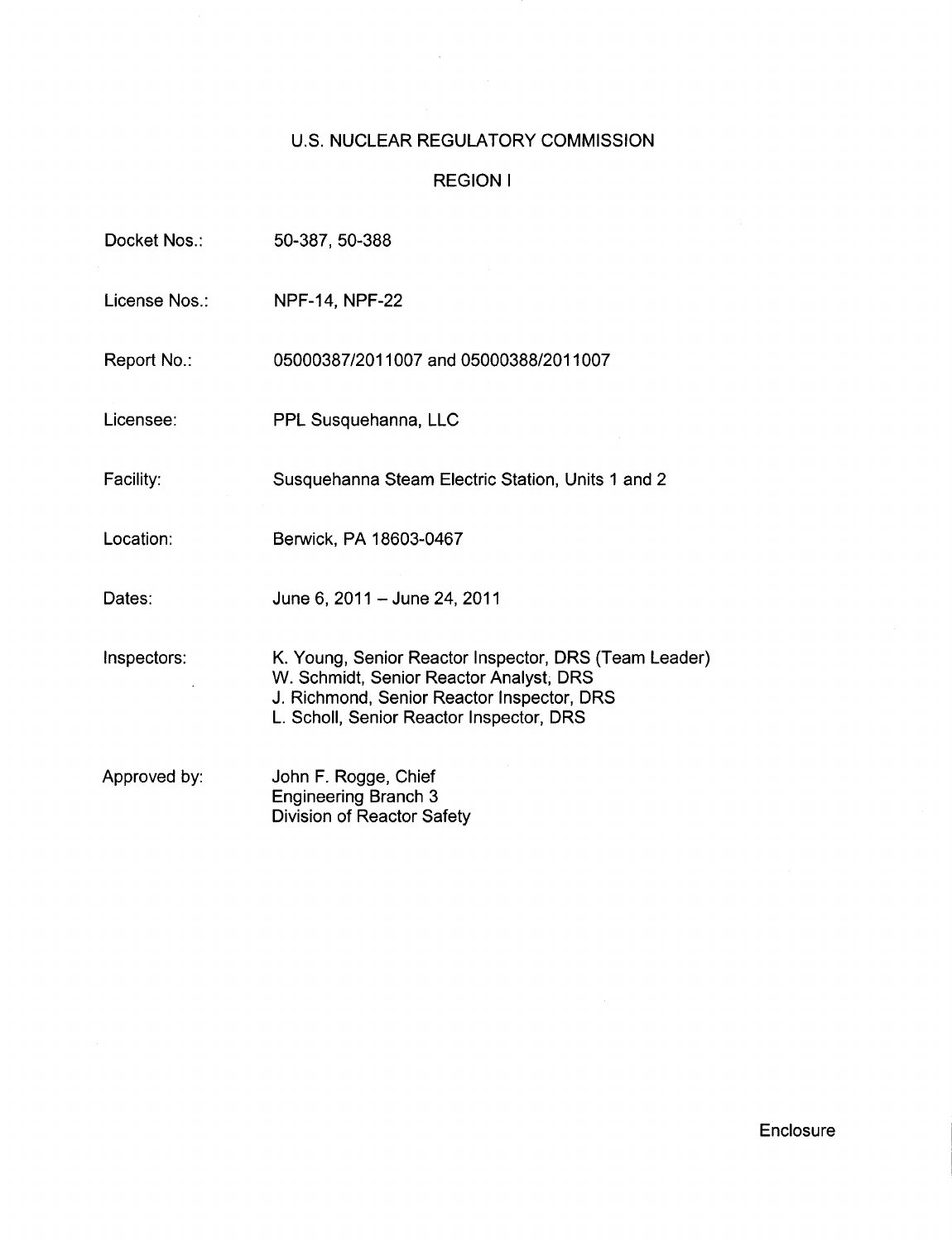## SUMMARY OF FINDINGS

IR 05000387/2011007, 05000388/2011007; 06/06/2011 - 06/24/2011; Susquehanna Steam Electric Station, Units 1 and 2; Triennial Fire Protection Team lnspection.

The report covered a two-week triennial fire protection team inspection by specialist inspectors. Two findings of very low significance were identified. These findings were determined to be non-cited violations. The significance of most findings is indicated by their color (Green, White, Yellow, Red) using Inspection Manual Chapter (lMC) 0609, "Significance Determination Process" and the cross-cutting aspects were determined using IMC 0310, "Components Within the Cross-Cutting Areas." Findings for which the significance determination (SDP) does not apply may be Green or be assigned a severity level after NRC management review. The NRC's program for overseeing the safe operation of commercial nuclear power reactors is described in NUREG-1649, "Reactor Oversight Process," Revision 4, dated December 2006.

### NRC-ldentified and Self-Revealinq Findinqs

#### Cornerstone: Mitigating Systems

. Green. The team identified non-cited violations of Susquehanna Unit 1 Operating License Condition 2.C.(6) and Unit 2 Operating License Condition 2.C.(3) for the failure to implement all provisions of the approved Fire Protection Program. Specifically, PPL had not adequately implemented a fire water supply system with two redundant 100% capacity fire water pumps and three sources of supply water. PPL's hydraulic analysis determined that after 20 minutes of single pump operation, two fire water pumps would need to operate to supply the design rated flow for several sprinkler systems required to be operable by the Susquehanna Steam Electric Station (SSES) Technical Requirements Manual. Subsequently, seven sprinkler systems were determined to be degraded because design flow rates could not be achieved and maintained by a single pump. PPL performed an operability evaluation that determined the affected sprinkler systems were capable of performing their intended functions at lower flow rates and for <sup>a</sup> shorter duration than originally specified by plant design. In addition, the Unit 2 cooling tower basin was determined to be inoperable as a sole source of supply water for the fire water system. An Operations Directive was issued to not align the fire water system to the Unit 2 cooling tower.

The team determined the failure to verify the adequacy of design to satisfy licensing basis requirements was a performance deficiency. This issue was more than minor because it was similar to NRC Inspection Manual Chapter (lMC) 0612, Appendix E, "Examples of Minor lssues," Example 3.k, which states that an analysis to verify the adequacy of design contained incorrect assumptions. The example concludes that the issue is more than minor if the error resulted in a condition where there was a reasonable doubt on the operability of the component. For this issue, a knowledgeable engineer could not determine the adequacy of design based on a review of the existing hydraulic analysis and associated design details without performing additional complex analysis and preliminary calculations. The team performed a Phase 1 Significance Determination Process screening, in accordance with NRC IMC 0609, Appendix F, "Fire Protection Significance Determination Process." This finding affected the fixed fire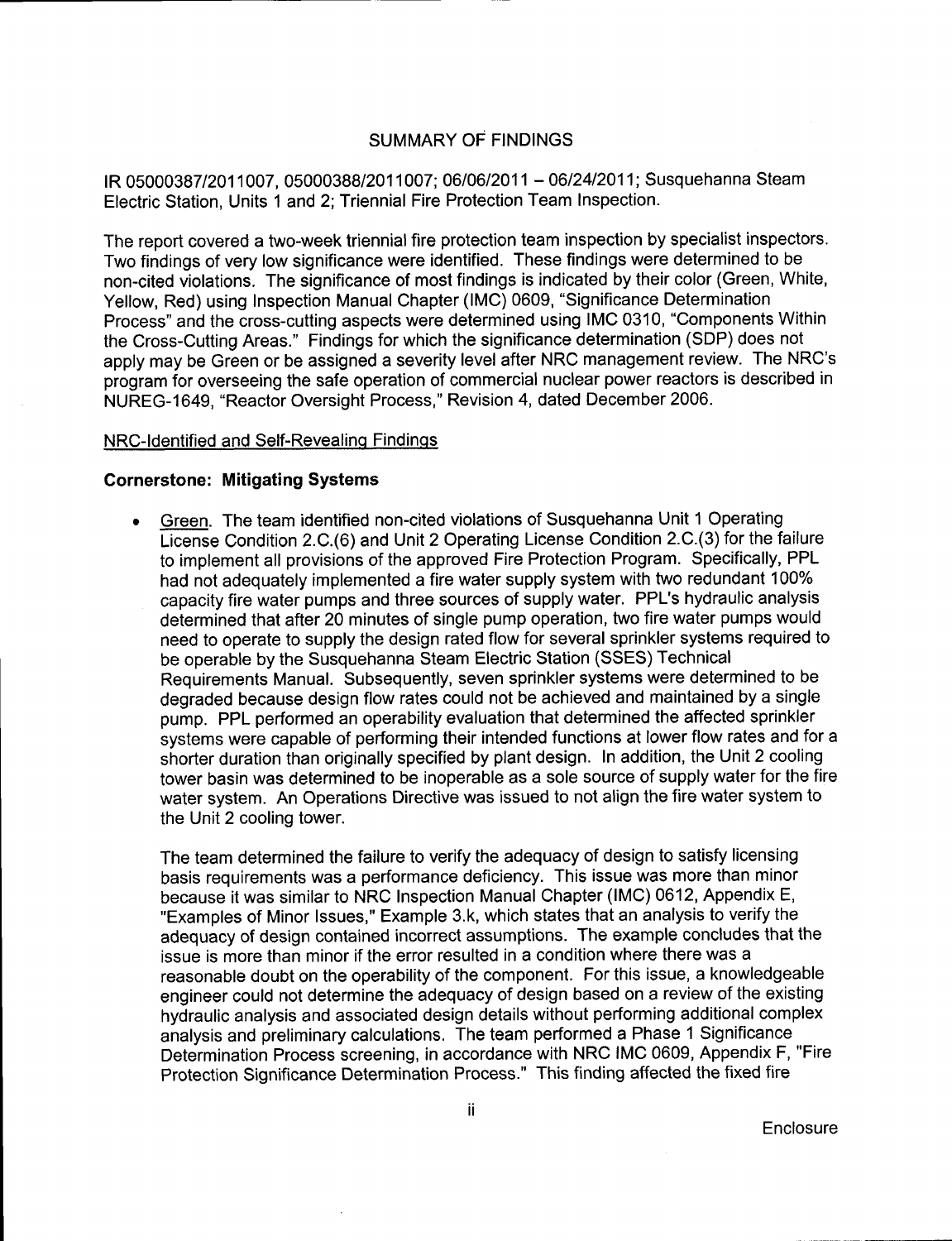protection systems category, and was screened to very low safety significance because the affected sprinkler systems were determined to have a low degradation rating. This finding did not have a cross-cutting aspect because it was determined to be a legacy issue and was not considered to be indicative of current licensee performance. (Section 1R05.03.1)

Green. The team identified non-cited violations of Susquehanna Unit 1 Operating License Condition 2.C.(6) and Unit 2 Operating License Condition 2.C.(3) for the failure to implement all provisions of the approved Fire Protection Program. Specifically, PPL established acceptance criteria in the fire pump performance tests that was nonconservative compared to design basis requirements and the test acceptance criteria was insufficient to demonstrate that the fire pumps could provide sufficient pump pressure to satisfy required sprinkler system hydraulic needs. PPL performed an operability evaluation that determined the fire pumps were capable of performing their intended functions based on predicted flow rates and current pump degradation.

The team determined the failure to establish acceptance criteria in annual pump performance tests that demonstrated the pumps would perform satisfactorily in service was a performance deficiency. This issue was more than minor because it was similar to NRC Inspection Manual Chapter (lMC) 0612, Appendix E, "Examples of Minor lssues," Example 3.k, which states that an analysis to verify the adequacy of design contained incorrect assumptions. The example concludes that the issue is more than minor if the error resulted in a condition where there was a reasonable doubt on the operability of the component. For this issue, a knowledgeable engineer could not determine whether pump performance was adequate to satisfy design needs based on a review of the existing pump test results, hydraulic analysis, and associated design details without performing additional complex analysis and preliminary calculations. The team performed a Phase 1 Significance Determination Process screening, in accordance with NRC IMC 0609, Appendix F, "Fire Protection Significance Determination Process." This finding affected the fixed fire protection systems category, and was screened to very low safety significance because the affected sprinkler systems were determined to have a low degradation rating. This finding had a cross-cutting aspect in the area of Problem ldentification and Resolution, Corrective Action Program because annual fire pump performance testing in 2009 and 2010 identified significant pump degradation, but PPL failed to initiate a condition report or correct the condition. llMC 0310, Aspect P.1(a)l (Section 1R05.03.2)

### Other Findinqs

None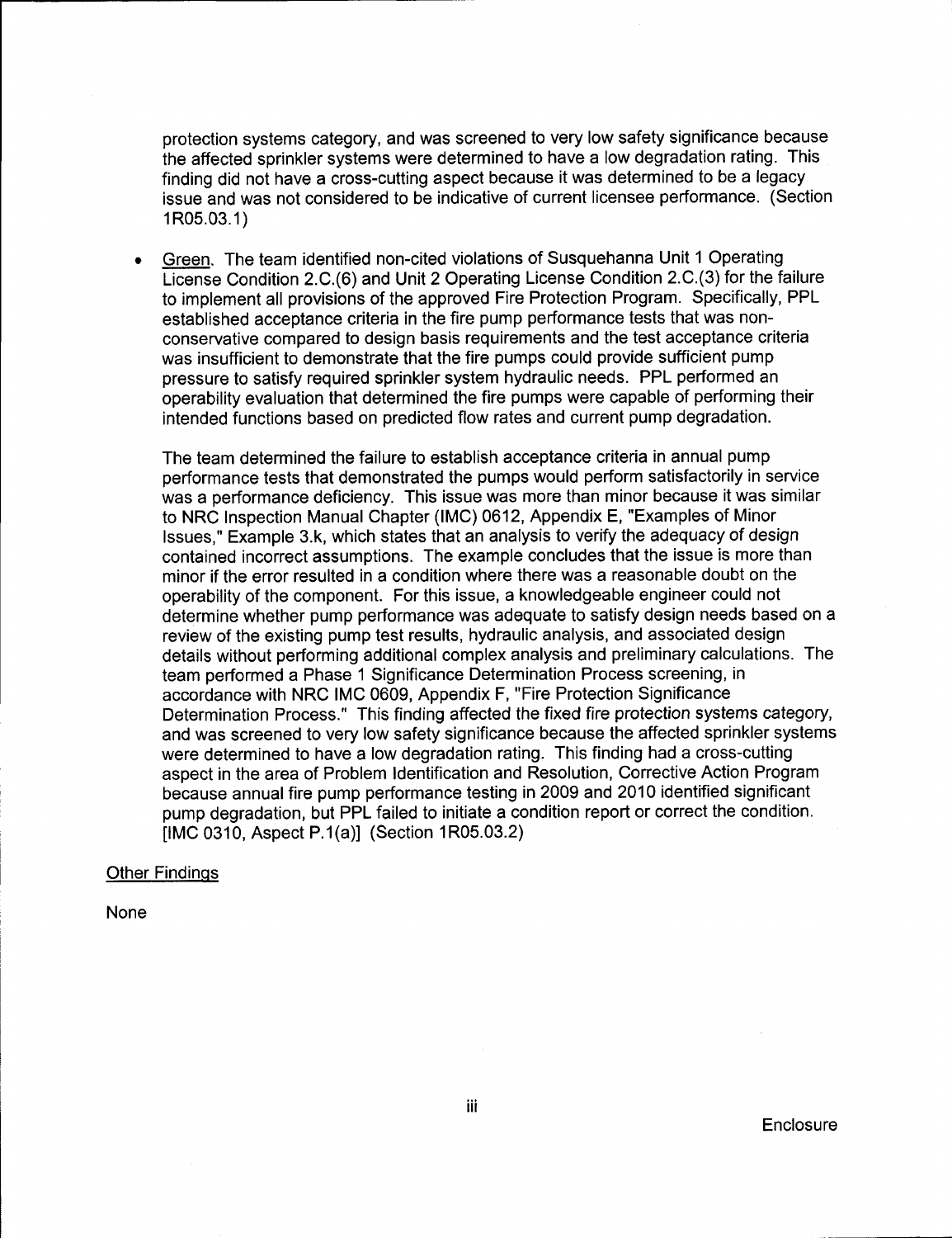## REPORT DETAILS

## **Background**

This report presents the results of a triennial fire protection inspection conducted in accordance with NRC Inspection Procedure (IP) 71111.05T, "Fire Protection." The objective of the inspection was to assess whether PPL Susquehanna, LLC has implemented an adequate fire protection program and that post-fire safe shutdown capabilities have been established and are being properly maintained at the Susquehanna Steam Electric Station (SSES), Units 1 and 2. The following fire areas (FAs) and fire zones (FZs) were selected for detailed review based on risk insights from the SSES lndividual Plant Examination (lPE)/lndividual Plant Examination of External Events (IPEEE):

- FA CS-20/FZ 0-28A-II, Unit 2, Division I, Equipment Room;
- FA CS-28/FZ 0-24D, Unit 1, Division II, Lower Relay Room;
- FA CS-32/FZ 0-27B, Unit 2, Division I, Upper Cable Spreading Room; and
- . FA R-1F/ FZ 1-4D, Unit 1, Division l, 4.16 kV Switchgear Room.

Inspection of these areas/zones fulfills the inspection procedure requirement to inspect a minimum of three samples.

The inspection team evaluated the licensee's fire protection program (FPP) against applicable requirements which included plant Technical Specifications, Operating License Conditions 2.C.(6) for Unit 1, and 2.C.(3) for Unit 2, NRC Safety Evaluations (SEs), 10 CFR 50.48, 10 CFR 50, Appendix R, and Branch Technical Position (BTP) Chemical Engineering Branch (CMEB) 9.5-1. The team also reviewed related documents that included the Updated Final Safety Analysis Report (UFSAR), Section 9.5.1, and the fire protection review report (FPRR). The FPRR included the fire hazards analysis (FHA) and the post-fire safe shutdown analyses.

The team also evaluated aspects of one licensee mitigating strategy for addressing large fires and explosions as required by Operating License Conditions 2.C.(34) for Unit 1, and 2.C.(18) for Unit 2. lnspection of the strategy fulfills the inspection procedure requirement to inspect <sup>a</sup> minimum of one sample.

Specific documents reviewed by the team are listed in the attachment.

## 1. REACTOR SAFETY

Cornerstones: lnitiating Events, Mitigating Systems, and Barrier Integrity

- 1R05 Fire Protection (IP 71111.05T)
- .01 Protection of Safe Shutdown Capabilities
- a. Inspection Scope

The team reviewed the FPRR, safe shutdown analyses and supporting drawings and documentation to verify that safe shutdown capabilities were properly protected. The team ensured that applicable separation requirements of BTP CMEB 9.5-1, Section lll.G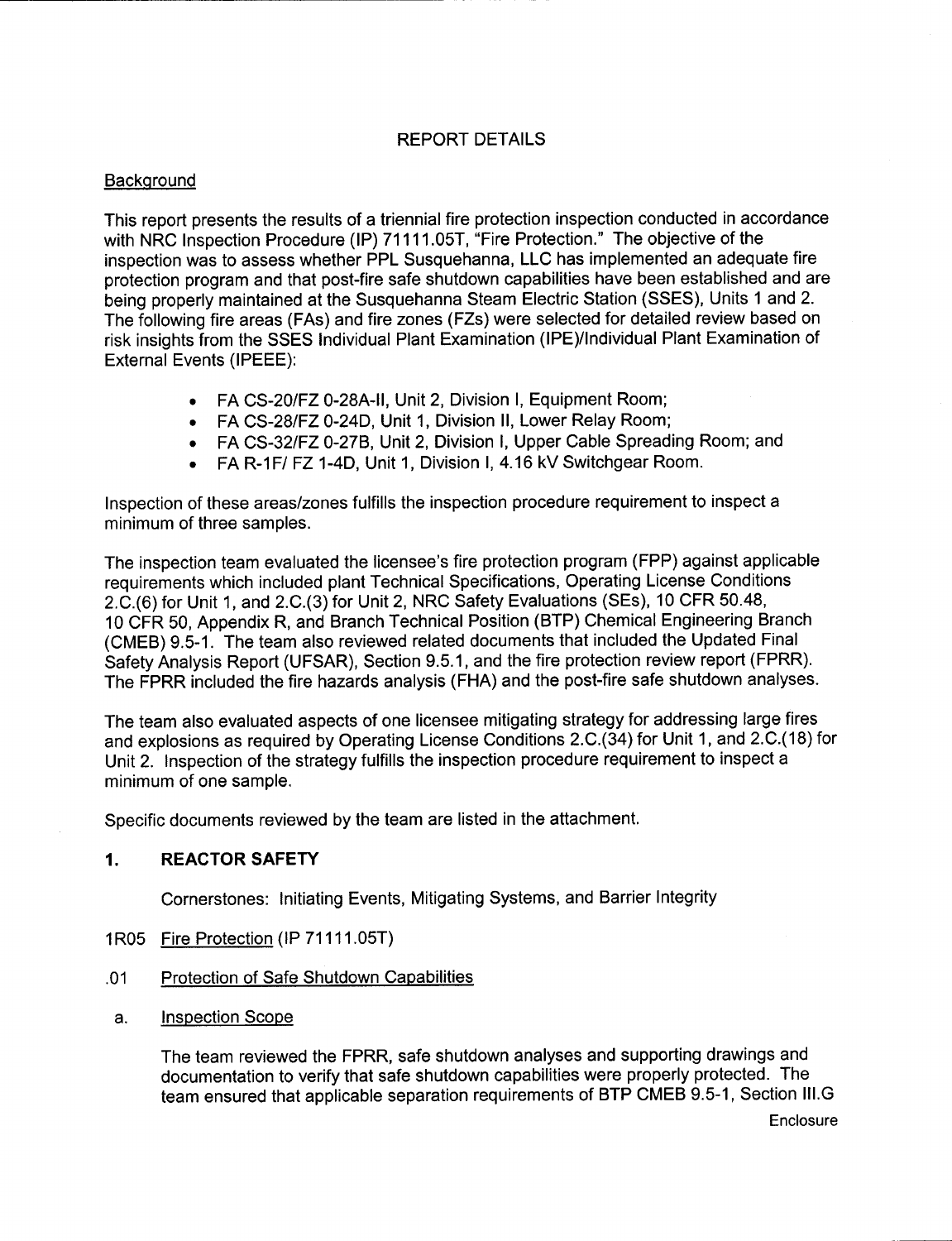of 10 CFR 50, Appendix R, and the licensee's design and licensing bases were maintained for the credited safe shutdown equipment and their supporting power, control and instrumentation cables. This review included an assessment of the adequacy of the selected systems for reactivity control, reactor coolant makeup, reactor heat removal, process monitoring, and associated support system functions.

#### b. Findinqs

No findings were identified.

### .02 Passive Fire Protection

a. lnspection Scope

The team walked down accessible portions of the selected fire areas to evaluate whether the observed material conditions of the fire area boundaries were adequate for the fire hazards in the area. The team compared the fire area boundaries, including walls, fire doors, fire dampers, penetration seals, electrical raceway fire barriers, and redundant equipment fire barriers to design basis requirements, industry standards, and the SSES fire protection program, as approved by the NRC, to identify any potential degradation or non-conformances.

The team reviewed selected engineering evaluations, installation work orders, and qualification records for a sample of penetration seals to determine whether the fill material was properly installed and whether the as-left configuration satisfied design requirements for the intended fire rating. The team also reviewed similar records for selected fire protection wraps to verify whether the material and configuration was appropriate for the required fire rating and conformed to the engineering design.

In addition, the team reviewed the most recent test results for the Unit 1 lower relay room CO<sub>2</sub> fire damper functionality test, and inspection records of penetration fire barrier seals and fire separation barriers for the selected fire areas, to verify whether the inspection and testing was adequately conducted, the acceptance criteria were met, and any potential performance degradation was identified.

b. Findings

No findings were identified.

- .03 Active Fire Protection
- a. Inspection Scope

The team evaluated the fire detection and suppression systems in the selected fire areas to determine whether they were installed, tested, maintained, and operated in accordance with NRC requirements and approved deviations, National Fire Protection Association (NFPA) codes of record, and the SSES Fire Protection Program (FPP), as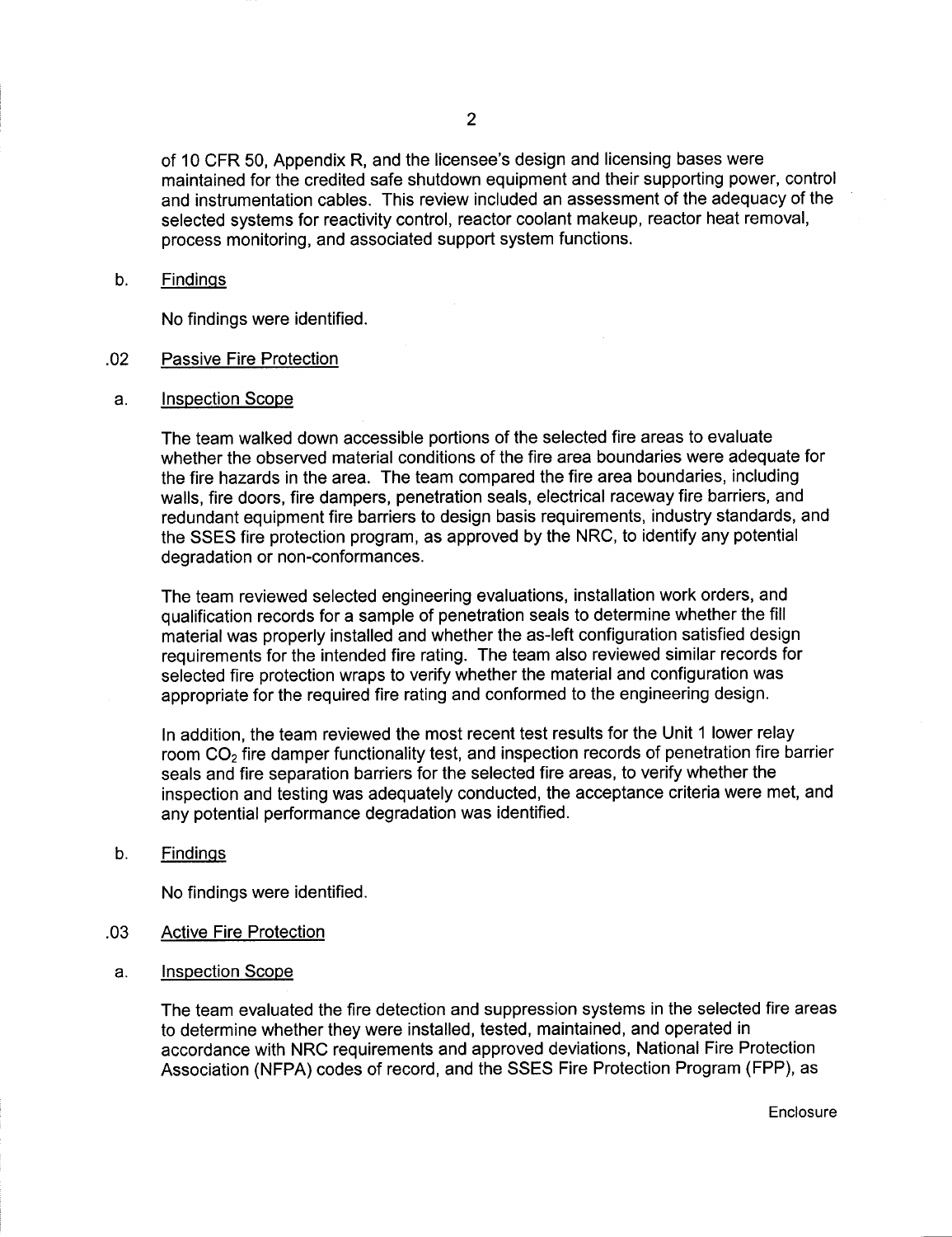approved by the NRC. The team also assessed whether the suppression systems capabilities were adequate to control and/or extinguish fires associated with the hazards in the selected areas.

The team reviewed PPL's alternative analysis, performed in lieu of a full discharge test, for the carbon dioxide  $(CO<sub>2</sub>)$  suppression systems to evaluate whether design input assumptions for room pressure integrity remained valid. ln addition, the team assessed PPL's configuration controls to determine whether they were adequate to maintain room allowable leakage rates within the leakage limits specified in EC-013-0968, "CO<sub>2</sub> Mass Addition Requirements." The team reviewed functional testing, design specifications, and vendor requirements for the carbon dioxide  $(CO<sub>2</sub>)$  and Halon suppression systems for the Unit 1 lower relay room. The team also reviewed and walked down the associated fire fighting strategies and  $CO<sub>2</sub>$  system operating procedures.

The team reviewed the as-built capability of the fire water supply system to verify whether design and licensing basis and NFPA code requirements were satisfied for the hazards involved. The team reviewed the fire water system hydraulic analyses to assess the adequacy of either the motor-driven or diesel-driven pump to supply the largest single hydraulic load on the fire water system plus concurrent fire hose usage. The team evaluated the motor-driven and diesel-driven pump performance tests to assess the adequacy of the test acceptance criteria, for pump minimum discharge pressure at the required flow rate, to satisfy design basis and hydraulic analysis requirements. The team also evaluated the underground fire loop flow test to verify whether the test adequately demonstrated that the flow distribution circuits were able to meet design basis requirements. In addition, the team reviewed the most recent pump and loop flow test results to verify whether the testing was adequately conducted, the acceptance criteria were met, and any potential performance degradation was identified.

The team walked down accessible portions of the detection and suppression systems in the selected areas and major portions of the fire water supply system, including motor and diesel driven pumps and clarified water storage tank (CWST), interviewed system and design engineers, and reviewed selected open condition reports (CRs) to assess the material condition of the systems and components. In addition, the team reviewed the most recent test results for the fire detection and suppression systems in the selected fire areas to verify whether the testing was adequately conducted, the acceptance criteria were met, and any potential performance degradation was identified.

The team assessed the fire brigade capabilities by reviewing training, qualification, and drill critique records. The team also reviewed pre-fire plans and smoke removal plans for the selected fire areas to determine if appropriate information was provided to fire brigade members and plant operators to identify safe shutdown equipment and instrumentation, and to facilitate suppression of a fire that could impact post-fire safe shutdown capability. The team independently inspected the fire brigade equipment, including personnel protective gear (i.e., turnout gear) and smoke removal equipment, to determine operational readiness for fire fighting.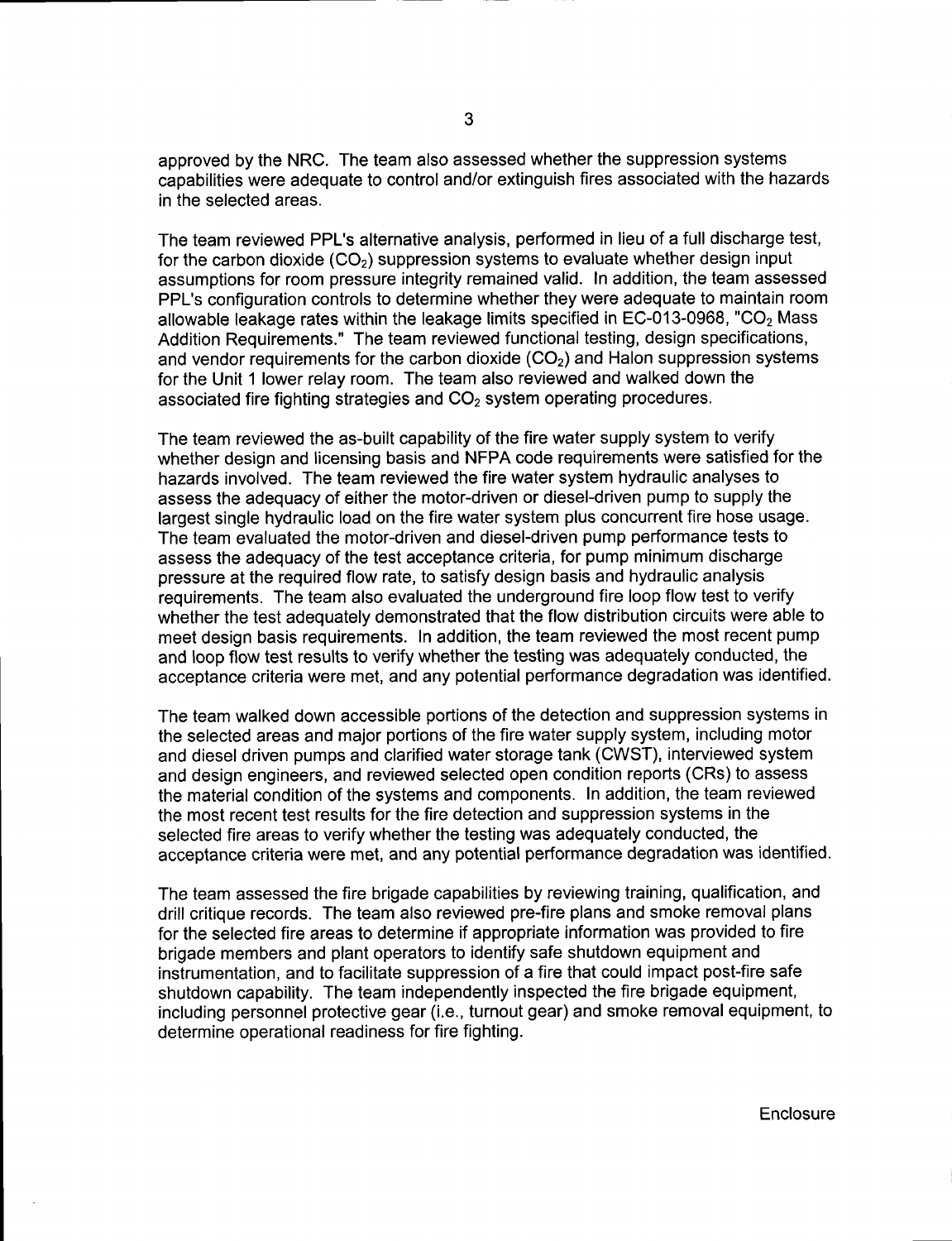#### b. Findinqs

#### .1 Redundant Fire Water Pump & Water Source Deficiency

Introduction: The team identified a finding of very low safety significance (Green) involving non-cited violations of SSES Unit 1 Operating License Condition 2.C.(6) and Unit 2 Operating License Condition 2.C.(3), for the failure to implement and maintain all aspects of the approved FPP, in that PPL had not adequately implemented a fire water supply system with two redundant 100% capacity fire water pumps and three sources of supply water, as required by the approved FPP. Specifically, PPL's fire water system hydraulic analysis determined that after 20 minutes of single pump operation, two fire water pumps would need to operate to supply the design rated flow for several sprinkler systems required to be operable by the SSES Technical Requirements Manual (TRM).

Description: The team used the following SSES licensing basis requirements to assess the adequacy of PPL's hydraulic analysis methodology:

- . Two 100% redundant 2500 gpm, 125 psifire pumps are provided.
- . Three separate water sources (CWST, Unit 1 and 2 cooling tower basins).
- . Fire pumps can draw water for any or all water sources.
- . CWST capacity for fire protection is 300,000 gallons; cooling tower basins are 6 million gallons each.
- . One fire pump can supply the largest single suppression system water demand (all sprinkler heads open), plus 500 gpm for hose streams.
- The fire water supply (total capacity and flow rate) should be calculated on the basis of the largest expected flow rate for a period of two hours, but not less than 300,000 gallons.

Fire water system hydraulic analysis, EC-O13-0022, "Fire Protection Piping Pressure Losses," determined the pressure available at the interface valves (i.e., OS&Y valve) between the fire water supply system and sprinkler or deluge systems. The purpose of the analysis was to verify that piping pressure losses at the design rated flow value for each sprinkler or deluge system was within the capacity of a single fire water pump (i.e., verification of design adequacy).

<sup>f</sup>n reviewing EC-O13-0Q22, the team identified a number of pre-action sprinkler systems with low margins between the minimum design pressure at the OS&Y valve and the calculated available pressure with the sprinkler system at its design rated flow. The sprinkler's design rated flow and the minimum design pressure needed at the OS&Y valve were determined in a separate vendor calculation, performed by the sprinkler system designer (e.9., Grinnell), in order to ensure that the sprinkler system could deliver the design specified water spray density per square foot to the area protected by the sprinklers. Three pre-action sprinkler systems had pressure margins of less than 3 psig, while several more had margins that ranged trom 7 to 14 psig.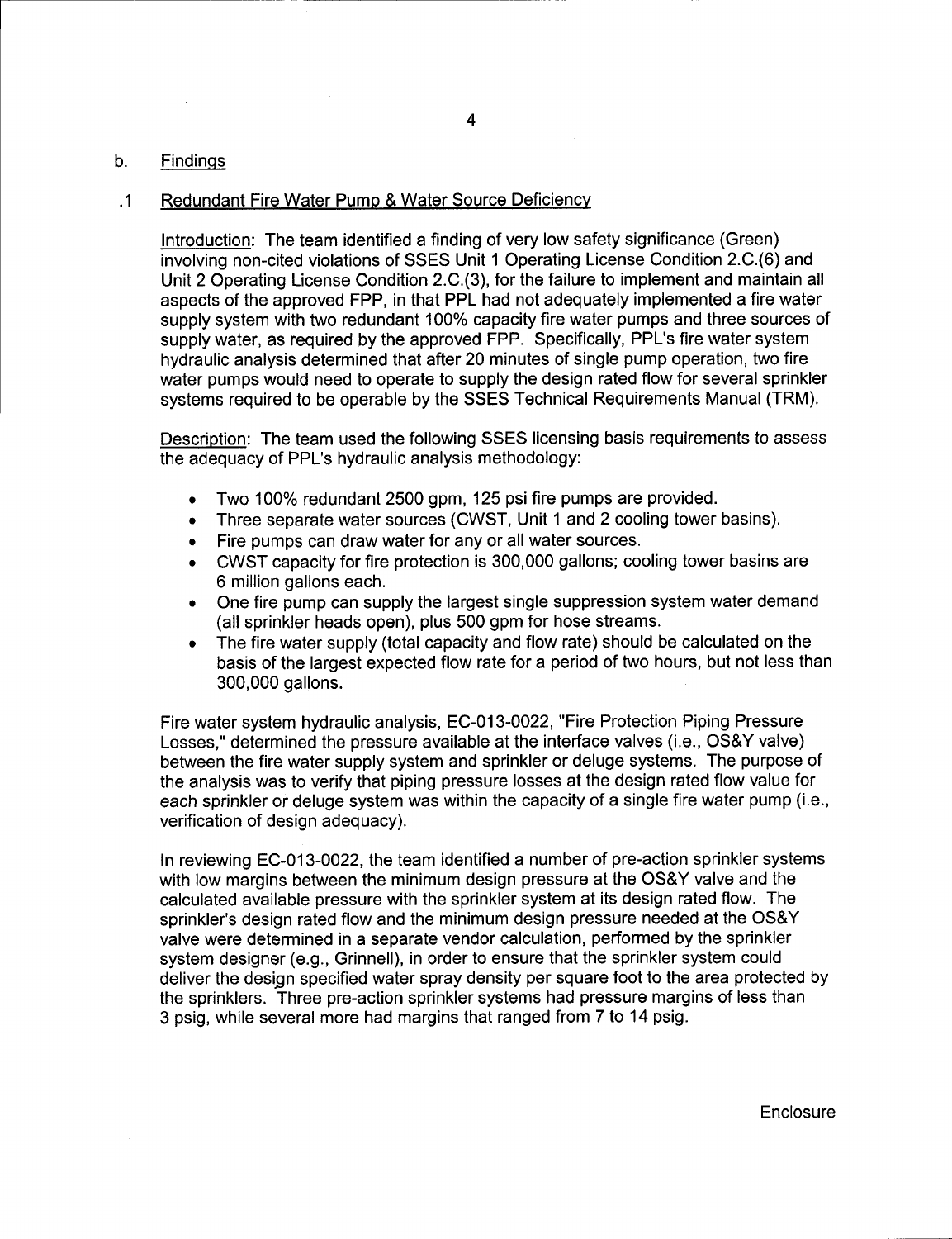The team identified that the analysis was performed with a pump aligned to the CWST. The team determined the use of the CWST as the analyzed suction source for the pumps was non-conservative because the Unit 2 cooling tower provided a lower suction pressure to the pumps. The CWST minimum tank level was at elevation (Elev.) 695 foot (ft.), while the Unit 2 basin minimum level was at Elev. 687 ft., a difference of about 3.5 psig. The Unit 1 basin was about 15 ft. higher than the CWST. In addition, the team identified that PPL did not have any administrative or operational controls on the cooling tower minimum water level to ensure compensatory measures or fire protection impairments were taken if adequate suction pressure to the fire pumps was not available. PPL entered the Unit 2 cooling tower issue into their corrective action program (CRs 1420386 and 1421627). PPL's operability evaluation determined that the Unit 2 cooling tower could not supply sufficient suction pressure to a single fire water pump to satisfy the design rated flow demands for a number of sprinkler systems. PPL issued Operations Directive 11-05, which stated that the Unit 2 cooling tower can not be credited as an operable suction source for fire protection; if the Unit 2 cooling tower is aligned, then, appropriate fire system impairments are required. The team concluded that PPL's interim compensatory measure was appropriate and implemented in a timely manner, commensurate with the risk significance of this issue.

The team identified a second non-conservative difference between licensing basis requirements and PPL's analytical methodology, in that EC-O13-0022 stated:

- . For large systems, with the CWST water level above Elev.752 ft., a single pump will provide adequate flow and pressure for the initial 20 minutes; two pumps in operation at lower water level.
- . For small systems at high elevation, minimum water levels are based on the maximum water level minus the system demand for 20 minutes.

The team's review of the analysis identified 3 pre-action sprinkler systems that were evaluated within the analysis as needing two pump operation to satisfy rated flow requirements after 20 minutes of single pump operation. A subsequent review by PPL identified a total of seven pre-action sprinkler systems that required two pump operation to satisfy design rated flow after 20 minutes. All seven sprinkler systems protected safety related equipment areas and were required to be operable by the TRM. PPL entered this issue into their corrective action program (CRs 1418013, 1419667 , 1421795, and 1422262),

In response to this issue, PPL performed a preliminary calculation as part of a comprehensive operability evaluation which concluded that single pump operation could not supply design rated flow to the affected sprinkler systems for an extended period of time. PPL also concluded that the affected sprinkler systems could perform their intended functions, based on flow rates that were lower than the design specified values and for flow durations that were also shorter than originally specified by licensing requirements. The team reviewed PPL's operability evaluation and concluded that the reduced flow rates and durations satisfied NFPA 13, "lnstallation of Sprinkler Systems," requirements and appeared to be commensurate with the combustible loading and fire hazards in the affected areas.